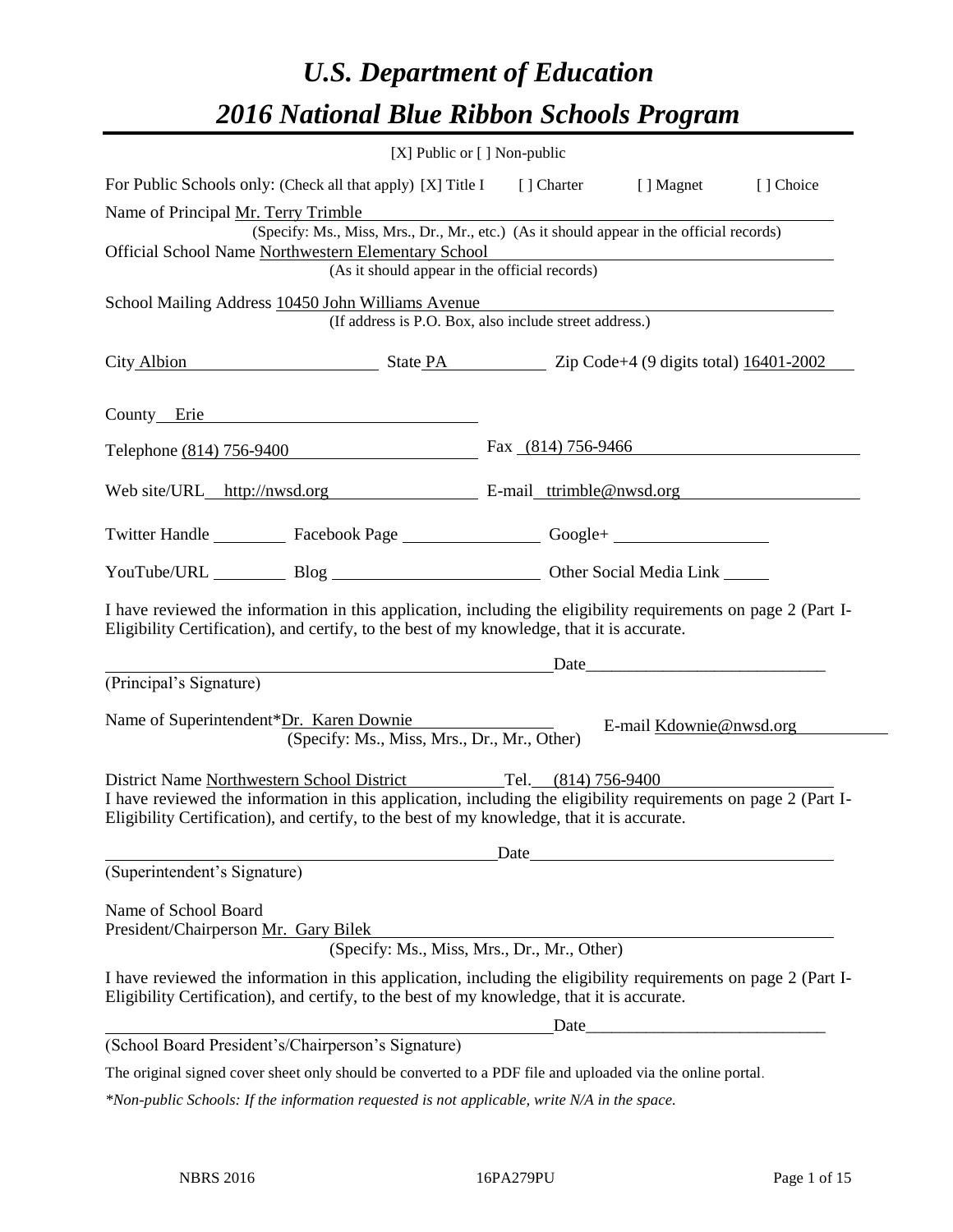The signatures on the first page of this application (cover page) certify that each of the statements below, concerning the school's eligibility and compliance with U.S. Department of Education and National Blue Ribbon Schools requirements, are true and correct.

- 1. The school configuration includes one or more of grades K-12. (Schools on the same campus with one principal, even a K-12 school, must apply as an entire school.)
- 2. The public school has met their state's accountability requirements (i.e., avoided sanctions) in participation, performance in reading (or English language arts) and mathematics, and other academic indicators (i.e., attendance rate and graduation rate) using the most recent accountability results available for the year prior to nomination.
- 3. To meet final eligibility, a public school must meet the state's accountability requirements (i.e., avoided sanctions) in participation, performance in reading (or English language arts) and mathematics, and other academic indicators (i.e., attendance rate and graduation rate) for the year in which they are nominated (2015-2016) and be certified by the state representative. Any status appeals must be resolved at least two weeks before the awards ceremony for the school to receive the award.
- 4. If the school includes grades 7 or higher, the school must have foreign language as a part of its curriculum.
- 5. The school has been in existence for five full years, that is, from at least September 2010 and each tested grade must have been part of the school for the past three years.
- 6. The nominated school has not received the National Blue Ribbon Schools award in the past five years: 2011, 2012, 2013, 2014, or 2015.
- 7. The nominated school has no history of testing irregularities, nor have charges of irregularities been brought against the school at the time of nomination. The U.S. Department of Education reserves the right to disqualify a school's application and/or rescind a school's award if irregularities are later discovered and proven by the state.
- 8. The nominated school or district is not refusing Office of Civil Rights (OCR) access to information necessary to investigate a civil rights complaint or to conduct a district-wide compliance review.
- 9. The OCR has not issued a violation letter of findings to the school district concluding that the nominated school or the district as a whole has violated one or more of the civil rights statutes. A violation letter of findings will not be considered outstanding if OCR has accepted a corrective action plan from the district to remedy the violation.
- 10. The U.S. Department of Justice does not have a pending suit alleging that the nominated school or the school district as a whole has violated one or more of the civil rights statutes or the Constitution's equal protection clause.
- 11. There are no findings of violations of the Individuals with Disabilities Education Act in a U.S. Department of Education monitoring report that apply to the school or school district in question; or if there are such findings, the state or district has corrected, or agreed to correct, the findings.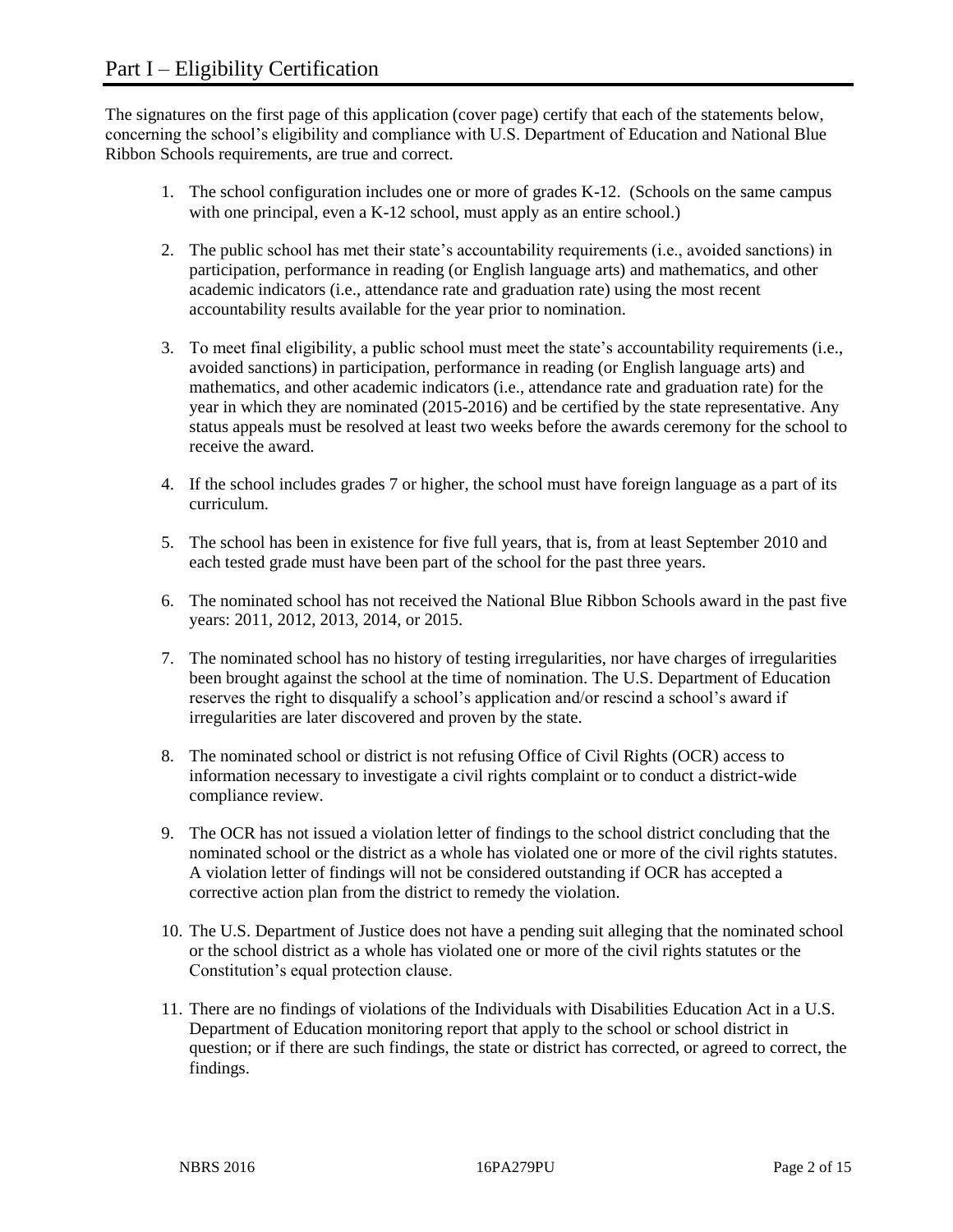# **Data should be provided for the most recent school year (2015-2016) unless otherwise stated.**

#### **DISTRICT**

1. Number of schools in the district  $\frac{2}{2}$  Elementary schools (includes K-8) (per district designation):  $\frac{1 \text{ Middle/Junior high schools}}{}$ 1 High schools 0 K-12 schools

#### 4 TOTAL

**SCHOOL** (To be completed by all schools)

- 2. Category that best describes the area where the school is located:
	- [] Urban or large central city [ ] Suburban with characteristics typical of an urban area [ ] Suburban [X] Small city or town in a rural area [ ] Rural
- 3. Number of students as of October 1, 2015 enrolled at each grade level or its equivalent in applying school:

| Grade                           | # of         | # of Females | <b>Grade Total</b> |
|---------------------------------|--------------|--------------|--------------------|
|                                 | <b>Males</b> |              |                    |
| <b>PreK</b>                     | 0            | 0            | $\Omega$           |
| K                               | 30           | 33           | 63                 |
| 1                               | 31           | 32           | 63                 |
| 2                               | 39           | 34           | 73                 |
| 3                               | 34           | 34           | 68                 |
| 4                               | 40           | 41           | 81                 |
| 5                               | 27           | 31           | 58                 |
| 6                               | 0            | 0            | $\Omega$           |
| 7                               | 0            | 0            | $\Omega$           |
| 8                               | 0            | 0            | 0                  |
| 9                               | 0            | 0            | 0                  |
| 10                              | $\theta$     | 0            | 0                  |
| 11                              | 0            | 0            | 0                  |
| 12 or higher                    | 0            | 0            | $\Omega$           |
| <b>Total</b><br><b>Students</b> | 201          | 205          | 406                |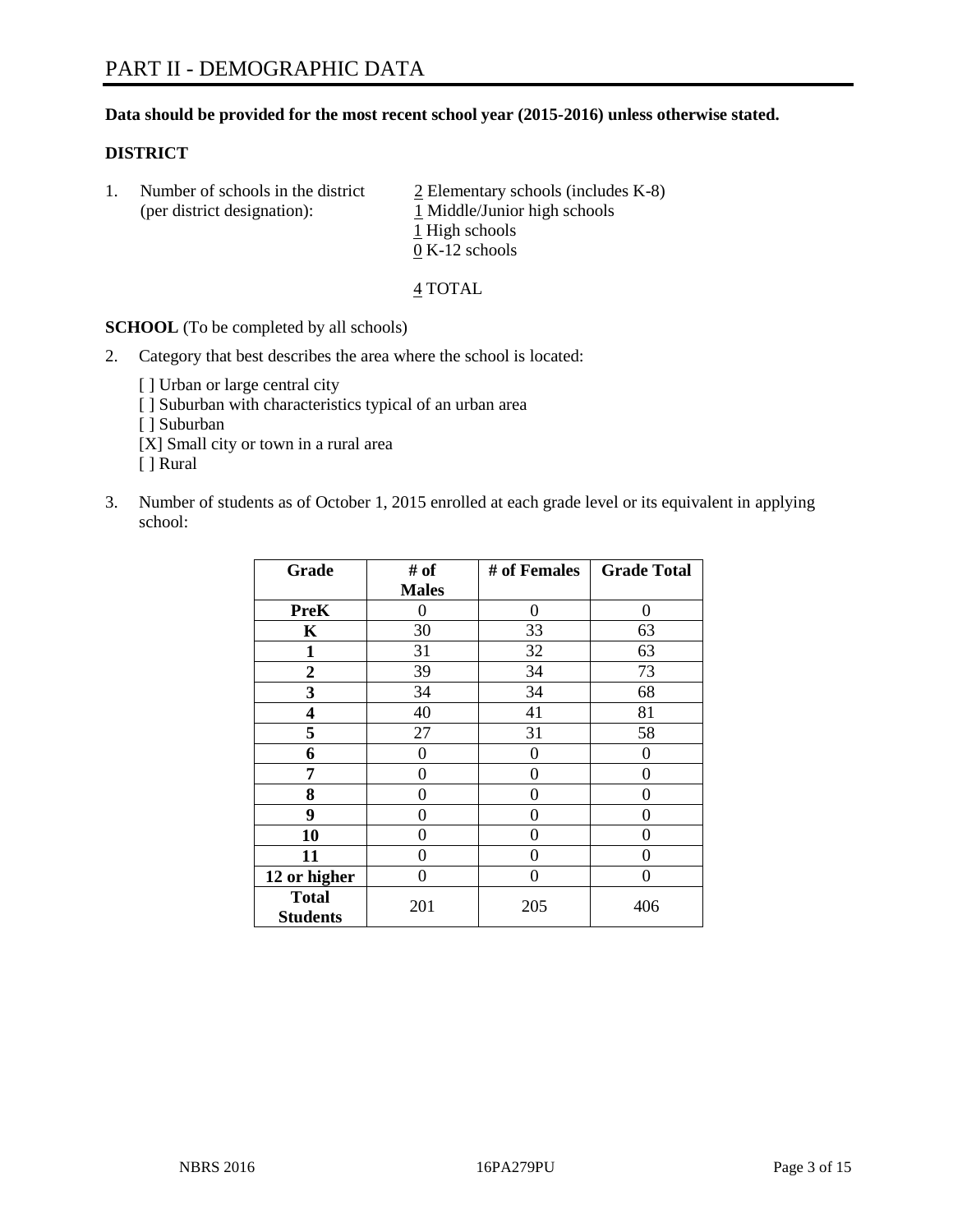the school: 0 % Asian

4. Racial/ethnic composition of  $1\%$  American Indian or Alaska Native 0 % Black or African American 1 % Hispanic or Latino 0 % Native Hawaiian or Other Pacific Islander 95 % White 3 % Two or more races **100 % Total**

(Only these seven standard categories should be used to report the racial/ethnic composition of your school. The Final Guidance on Maintaining, Collecting, and Reporting Racial and Ethnic Data to the U.S. Department of Education published in the October 19, 2007 *Federal Register* provides definitions for each of the seven categories.)

5. Student turnover, or mobility rate, during the  $2014 - 2015$  school year:  $11\%$ 

This rate should be calculated using the grid below. The answer to (6) is the mobility rate.

| <b>Steps For Determining Mobility Rate</b>         | Answer |  |
|----------------------------------------------------|--------|--|
| $(1)$ Number of students who transferred to        |        |  |
| the school after October 1, 2014 until the         | 17     |  |
| end of the 2014-2015 school year                   |        |  |
| (2) Number of students who transferred             |        |  |
| <i>from</i> the school after October 1, 2014 until | 26     |  |
| the end of the 2014-2015 school year               |        |  |
| (3) Total of all transferred students [sum of      | 43     |  |
| rows $(1)$ and $(2)$ ]                             |        |  |
| (4) Total number of students in the school as      | 406    |  |
| of October 1, 2014                                 |        |  |
| (5) Total transferred students in row (3)          | 0.106  |  |
| divided by total students in row (4)               |        |  |
| $(6)$ Amount in row $(5)$ multiplied by 100        |        |  |

6. English Language Learners (ELL) in the school:  $0\%$ 

1 Total number ELL

Specify each non-English language represented in the school (separate languages by commas): Germanic

- 7. Students eligible for free/reduced-priced meals: 60 % Total number students who qualify: 241
- 8. Students receiving special education services: 19 %

77 Total number of students served

Indicate below the number of students with disabilities according to conditions designated in the Individuals with Disabilities Education Act. Do not add additional conditions. It is possible that students may be classified in more than one condition.

| 1 Autism                              | $\underline{0}$ Orthopedic Impairment   |
|---------------------------------------|-----------------------------------------|
| 0 Deafness                            | 11 Other Health Impaired                |
| 0 Deaf-Blindness                      | 38 Specific Learning Disability         |
| 7 Emotional Disturbance               | 17 Speech or Language Impairment        |
| 1 Hearing Impairment                  | 1 Traumatic Brain Injury                |
| 4 Mental Retardation                  | 0 Visual Impairment Including Blindness |
| $\underline{0}$ Multiple Disabilities | <b>0</b> Developmentally Delayed        |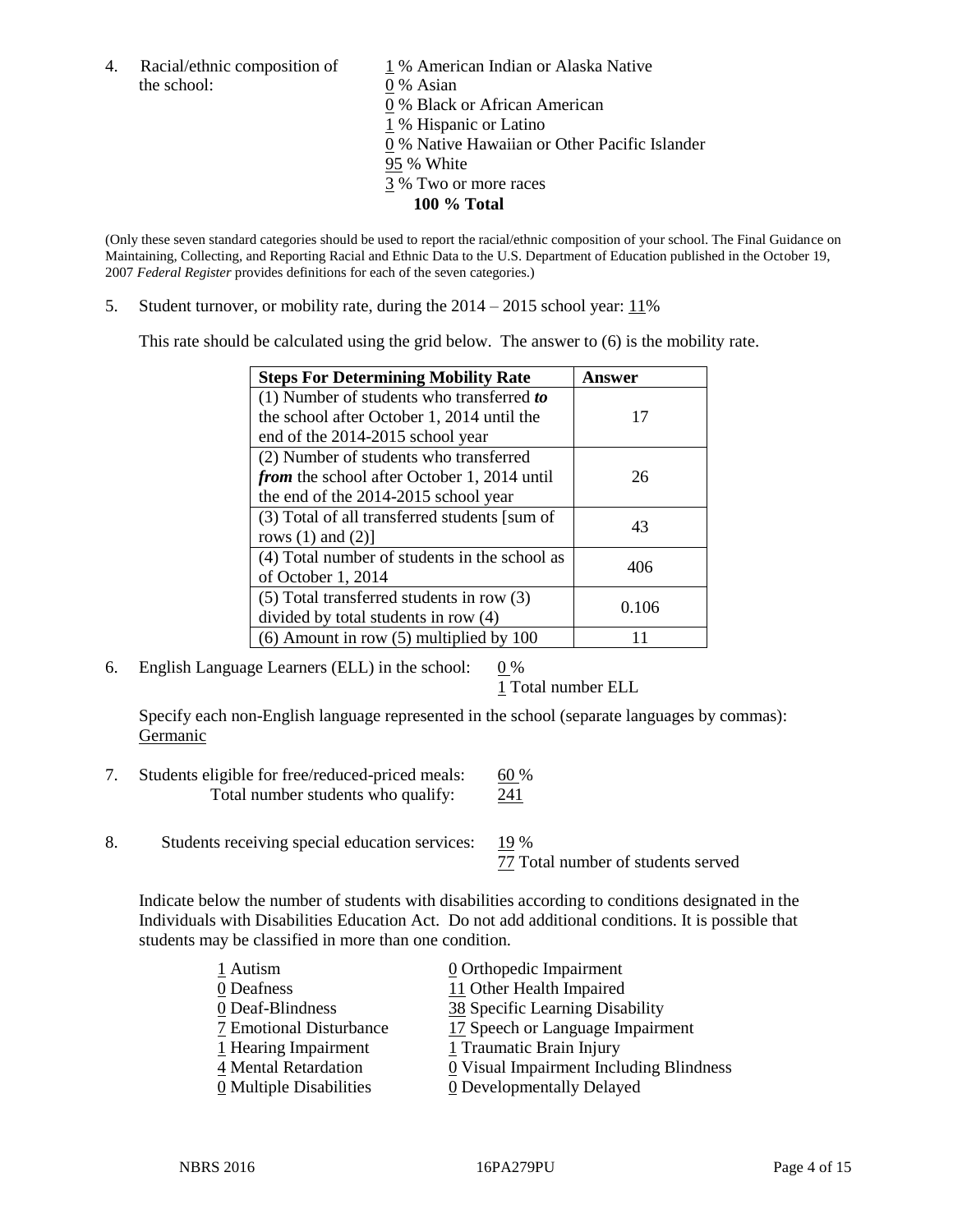- 9. Number of years the principal has been in her/his position at this school: 15
- 10. Use Full-Time Equivalents (FTEs), rounded to nearest whole numeral, to indicate the number of school staff in each of the categories below:

|                                       | <b>Number of Staff</b> |
|---------------------------------------|------------------------|
| Administrators                        |                        |
| Classroom teachers                    | 18                     |
| Resource teachers/specialists         |                        |
| e.g., reading, math, science, special | 13                     |
| education, enrichment, technology,    |                        |
| art, music, physical education, etc.  |                        |
| Paraprofessionals                     | $\mathcal{R}$          |
| Student support personnel             |                        |
| e.g., guidance counselors, behavior   |                        |
| interventionists, mental/physical     |                        |
| health service providers,             |                        |
| psychologists, family engagement      |                        |
| liaisons, career/college attainment   |                        |
| coaches, etc.                         |                        |

- 11. Average student-classroom teacher ratio, that is, the number of students in the school divided by the FTE of classroom teachers, e.g., 22:1 23:1
- 12. Show daily student attendance rates. Only high schools need to supply yearly graduation rates.

| <b>Required Information</b> | 2014-2015 | 2013-2014 | 2012-2013 | 2011-2012 | $2010 - 201$ . |
|-----------------------------|-----------|-----------|-----------|-----------|----------------|
| Daily student attendance    | 95%       | 95%       | 95%       | 95%       | 95%            |
| High school graduation rate | 9%        | 0%        | 0%        | 9%        | 0%             |

# 13. **For high schools only, that is, schools ending in grade 12 or higher.**

Show percentages to indicate the post-secondary status of students who graduated in Spring 2015.

| <b>Post-Secondary Status</b>                  |    |
|-----------------------------------------------|----|
| Graduating class size                         |    |
| Enrolled in a 4-year college or university    | 0% |
| Enrolled in a community college               | 0% |
| Enrolled in career/technical training program | 0% |
| Found employment                              | 0% |
| Joined the military or other public service   | 0% |
| Other                                         | በ% |

14. Indicate whether your school has previously received a National Blue Ribbon Schools award. Yes No X

If yes, select the year in which your school received the award.

15. In a couple of sentences, provide the school's mission or vision statement.

Northwestern Elementary School, in partnership with its parents, seeks to instill in its students, high standards for academic scholarship, integrity, leadership, and responsible citizenship.

16. **For public schools only**, if the school is a magnet, charter, or choice school, explain how students are chosen to attend.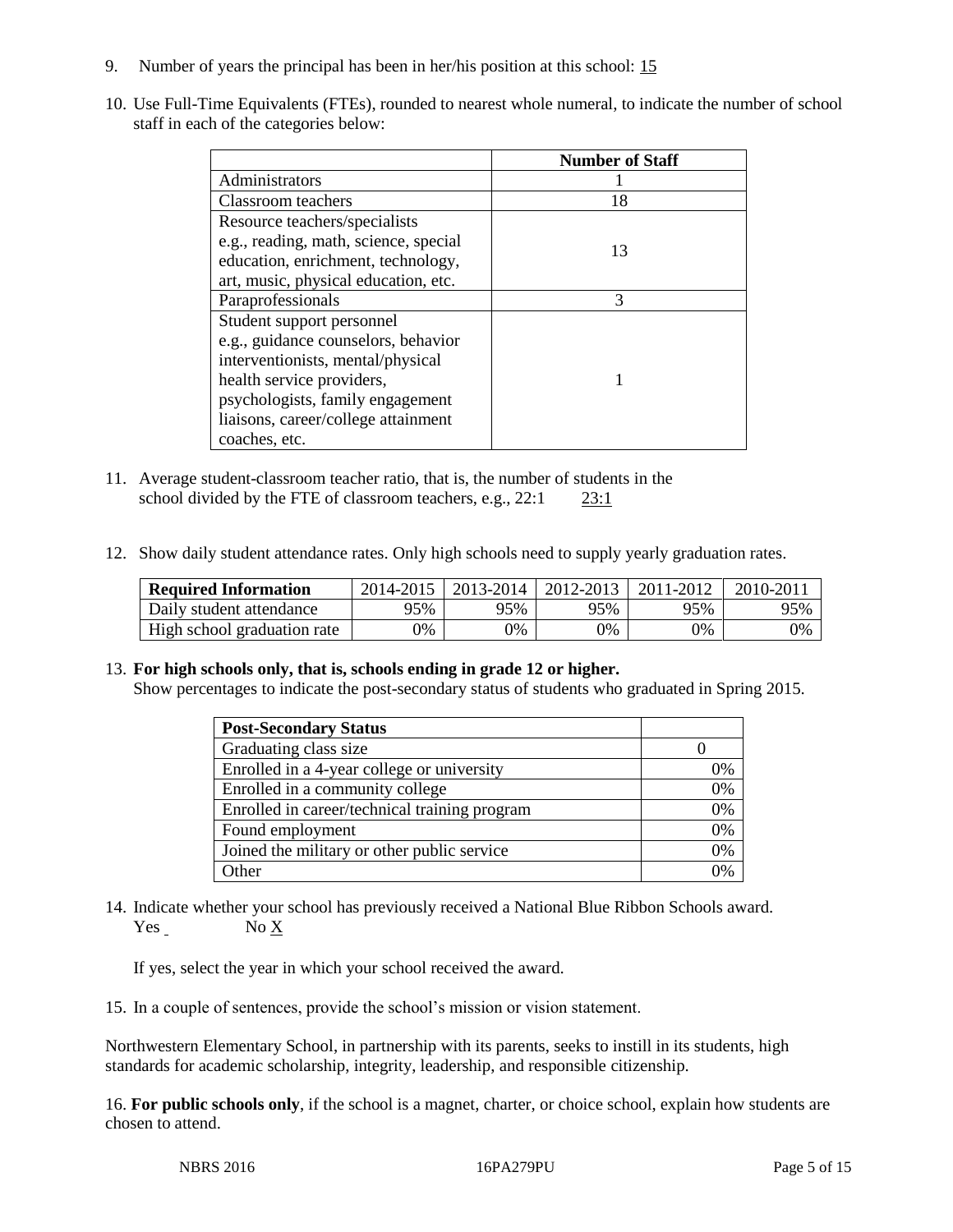# PART III – SUMMARY

Northwestern Elementary School is part of the Northwestern School District, which is a rural district in Northwestern Pennsylvania. Our school is located in the Borough of Albion and draws students from six municipalities, Albion Borough, Platea Borough, Cranesville Borough, Conneaut Township, Springfield Township and Elk Creek Township. Our district is comprised of Springfield Elementary School and Northwestern Elementary School, Northwestern Middle School, and Northwestern High School. Over our history, the school district has consolidated many of the smaller schools and one room schoolhouses that were spread throughout our 144 square miles into our current school structure. We are especially proud our restored one room schoolhouse that sits on the Albion campus. Our students experience the schoolhouse through walking tours each year.

In 1985, a level F4 tornado moved through the center of Albion leveling the community and resulted in twelve deaths. Our school was spared and immediately became the disaster center and morgue. Despite the devastation and resulting population loss, our town rebuilt as the school continued to be the center of the community.

Nearly 60% of our students qualify for free or reduced lunch. We are classified as a rural poor school district with a high aid ratio. Despite these obstacles, our students and staff have demonstrated that they can overcome these difficulties and succeed. Our school is a center point within the community and reaches out to families to provide the necessary home supports and to enable the students to be successful in the classroom and in life. One such support is our partnership with the Union City Family Support Center. This organization provides numerous family supports from in-home visits for parent education as well as parenting classes held within the school setting.

Our school programs include Title One Family Math and Reading Nights as well as an active PTO (Parent Teacher Organization), which provides opportunities for parents to be active within the school. Our school wide positive behavior support program, PAWS (Practice Respect, Act Responsibly, Work Together, and Stay Safe), encourages students to be positive role models for others and learn important character education skills.

We are currently participating in the Americorps volunteer program through Keystone Smiles in Knox, PA. Volunteers support students with academic tutoring both during the school day and after school with programs that foster skill development and teaches sewing skills to support community based programs including the Project Need homeless shelter.

We have pride in the fact that our students have demonstrated exceptional growth over the past several years based on test data. We have taught our students strategies that enable them to be intrinsically motivated as these skills will take our students far in life. Having transitioned to the common core standards, our students have learned many newly developed strategies that have resulted in significant growth.

The Pennsylvania state budget cuts during the 2011-12 school year negatively affected nearly all school districts across our commonwealth. Our school was no exception with a 21% reduction of our regular classroom teacher positions. While most would view this negatively, our school saw it as an opportunity to "think outside the box" and retool the way that we work with students.

While we lost nearly one teacher per grade level during the budget crunch, we decided to reallocate our support services to more effectively work with students. Instead of distributing our title one and learning support teachers across all grade levels, we decided to develop a system of one intervention support teacher per grade level. Support teachers were dual certified in regular education and special education. In some grades, this support teacher also possessed a reading specialist certification. The intervention specialist's role would be to provide all of the title one support for the grade level as well as meet the identified learning support needs. Benefits would be to provide a dedicated qualified staff member to each grade level and eliminate the need to coordinate support schedules across multiple grade levels. It would lead to a more efficient utilization of staff resources. The theory was such that most of the specialist's time would be spent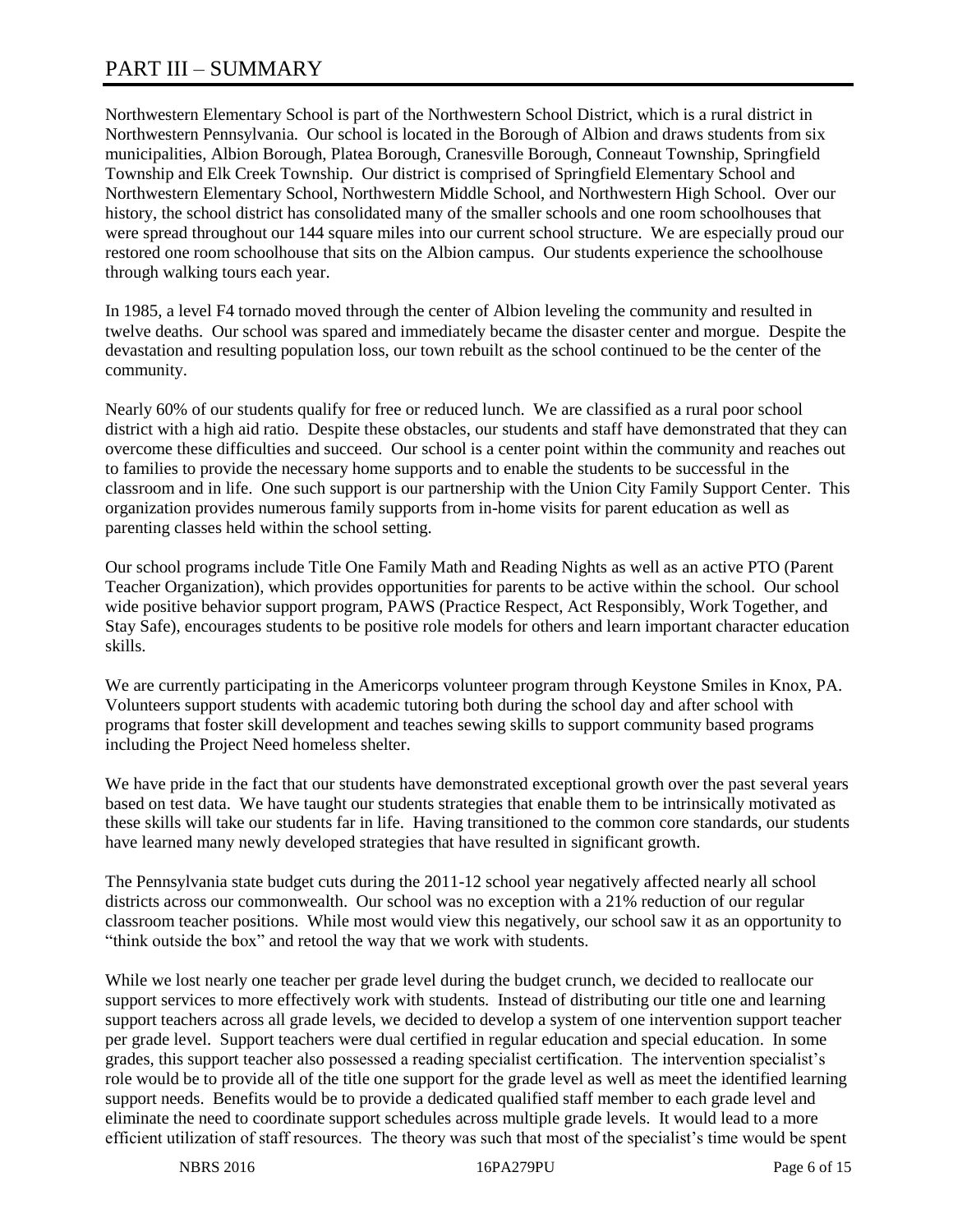working with students to remediate academic deficiencies through Title one efforts resulting in more students at grade level and fewer identified special education students leading to less time needed to support the IEP goals. In the primary grades, most of the resource time would be spent on Title one remediation while more time would be shifted toward special education in the intermediate grades. It was our hope that this structure, along with utilization of Rtii (Response to Intervention and Instruction) interventions would help control the percentage of identified special education students, which had become out of control prior to implementing this model. In summary, our school has demonstrated that despite many challenges, we have found ways to overcome and succeed.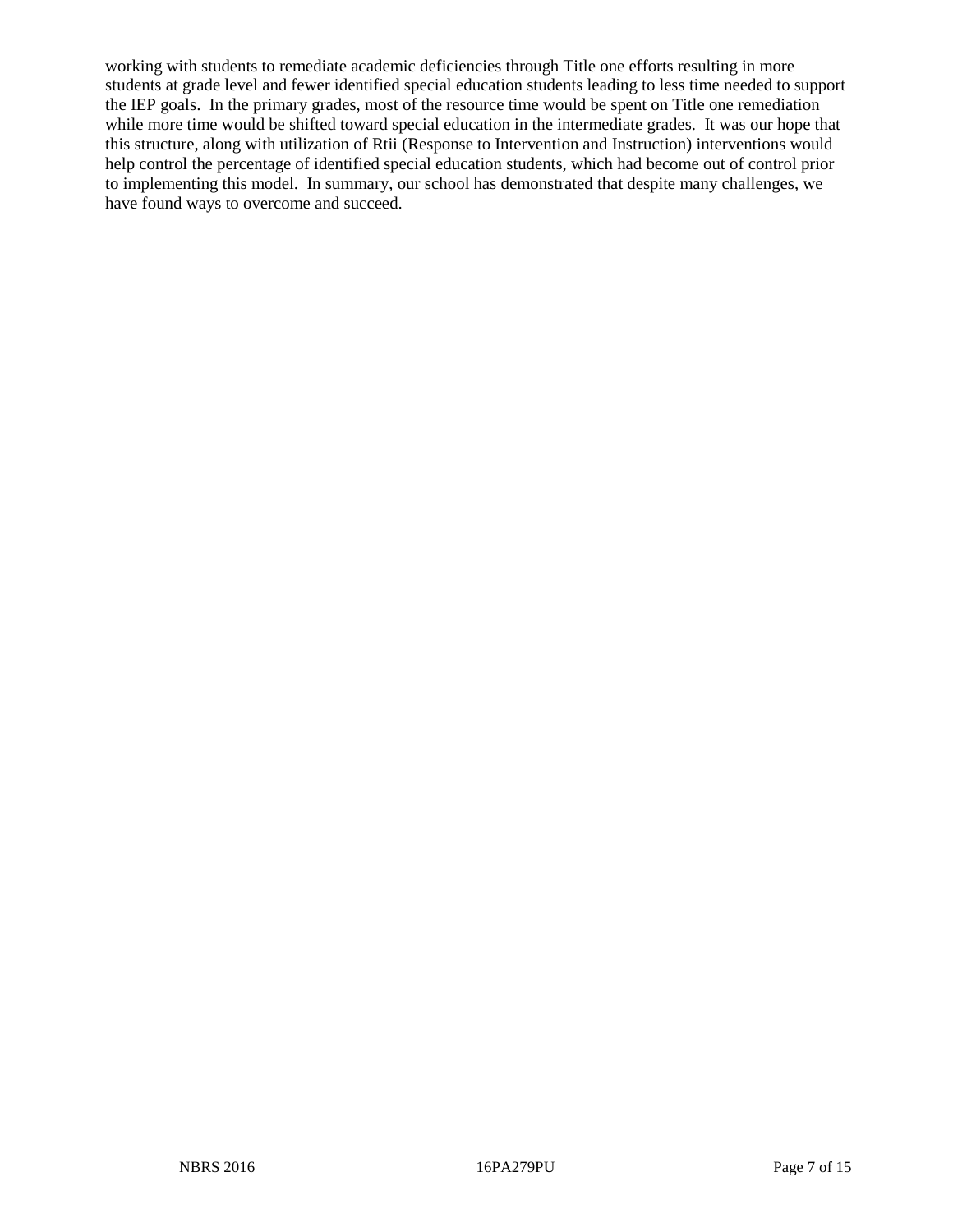# 1. Core Curriculum:

Learning standards are based upon the Pennsylvania Core Standards that were adopted and reflect the national Common Core Standards. In order to reflect the PA standards, we dedicated time and professional development activities to revise our curricula in the areas of reading, math, science, and social studies. Our reading program reflects a strong balanced literacy approach. The teachers use and implement with fidelity the components of a balanced literacy instructional program. Leveled readers are used to support guided reading instruction and support young readers at their level. Teachers utilize our school wide literacy library for small group instruction. Books are leveled based on Fountas and Pinnell guidelines. Guided reading instruction involves students reading at various instructional levels in small group settings from 2 to 6 students and follow screening and benchmark assessments including administration of the DRA (Developmental Reading Assessment) and the DIBELS (Dynamic Indicator of Basic Early Literacy Skills), which are given in the fall, winter and spring. Regular follow up assessments in the form of running records are conducted between assessment periods to make adjustments in groups based on mastered skills and deficits. Focus is placed on specific skill development as opposed to leveled groups to insure that students are periodically adjusted to flexibly account for skill development needs. Shared reading instruction reflects rigor of the PA Core standards and utilizes more of a whole group approach to instruction. Emphasis is placed on exposing all students to grade level content and the development of key meta cognitive strategies to teach higher order thinking skills. Close reading strategies are used to support student learning and advance student understanding of both fictional and non-fictional text. We recently implemented a new writing program in our primary grades that supports the instruction of the Common Core State Writing Standards. This program includes research-based, highly engaging lessons, tools, and techniques to ensure all students master the standards. We are currently working to enhance our word work or word decoding curricula to address those students who are not achieving at grade level on the DIBELS assessment. Our second grade team is currently piloting a new program that we hope with address these deficiencies.

We also recently revised our curricula to align strongly with the new PA Core math standards. Teachers utilize a combination of teacher made resources, textbook materials, and online lessons/materials to deliver comprehensive, rigorous math content. Our teachers have discovered that the materials found on such sites as Engage NY truly reflect the expectations of the standards. Therefore, these engaging lessons are incorporated throughout the grade levels to support students and their mastery of the standards. We are utilizing technology to support our math curriculum through the use of Learnzillion and Khan Academy applications. This approach permits students to work at skills in a differentiated manner and promotes curriculum expansion for our higher achieving students.

The science and social studies core curriculum are not found as stand alone content areas. In order to make the content as meaningful as possible to our students, the standards are incorporated into math and reading, respectively. Within reading activities, whether guided reading, shared reading, writing, or word work, there are social studies standards reflected. The teachers especially use the standards in social studies and science when either reading or writing about informational and/or non-fiction texts. Additionally, science is part of daily math instruction, where appropriate. Any standard that is not related to mathematics is part of the curriculum where it is the most meaningful. Our teachers excel at recognizing the overlap and teaching the standards and content in each of the four core areas. They do not focus on a specific textbook or resource that guides their instruction. Standards and student needs truly guide our school's core curriculum. We have found that this approach provides teachers with autonomy and the curriculum map tools necessary to best meet the individual needs of their students.

While our district doesn't operate a preschool, we work closely with the numerous preschools that send students each year to our school. Recent efforts have led to the development of a common assessment tool used by the preschools to furnish common assessment data to our kindergarten staff for our entering kindergarten students.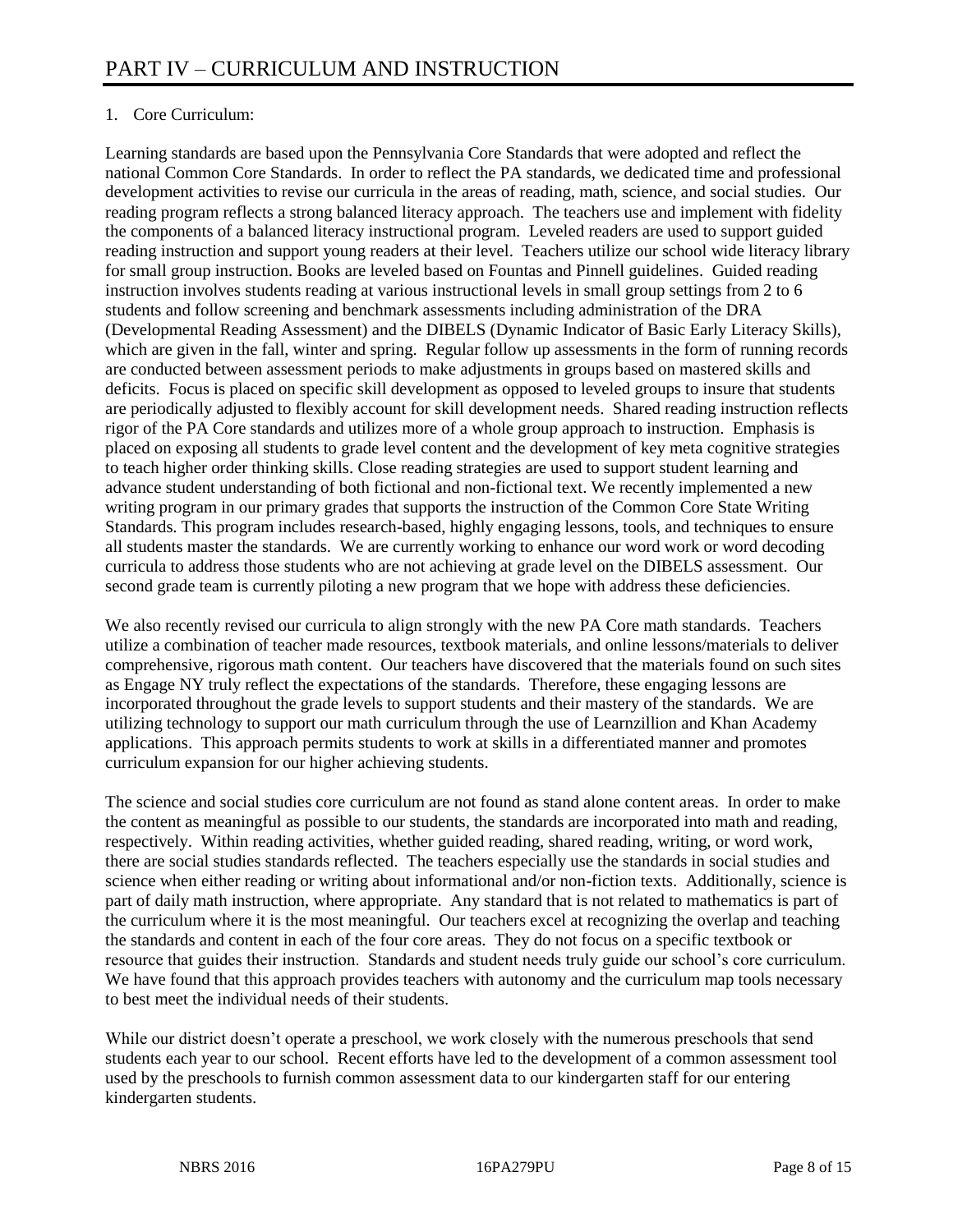# 2. Other Curriculum Areas:

Our school offers programs in art, music, physical education and library sciences to all students. Curriculum maps have been developed and reflect the Pennsylvania Academic standards. The content is aligned sequentially by grade and developmentally appropriate. Instruction is provided to all students on a weekly basis. Much of the focus is on alignment with our reading and math curricula to support those areas. Specific coordination examples include the utilization of children's literature in art, music and physical education classes while supporting instruction to teach reading and math content whenever possible. This might include reading a story involving colors to introduce a pastel watercolor art project to kindergarteners.. The music teacher might read a piece of children's literature about fractional parts to introduce the concept of beats, half beats and quarter beats. The physical education teacher has taught social studies and geography concepts through our Run Across America program with students utilizing pedometers to record steps and measure distances between our school and other states. Last year, students walked a total of 18,801,546 steps or 7,520 miles! Our library science curriculum ties many concepts together through the emphasis on research at all grade levels using the almanac and teaching critical text analysis skills when reading nonfiction text.

These content areas enhance our student experience through a variety of supplemental programs with the production of art projects and contests including our recently completed Dr. Seuss Week art program. Students also contribute works of art for consideration to be added to our permanent Fine Arts Collection, which provides for student products being professionally framed and displayed around our school.

Our music department hosts multiple choral and band concerts for families and the community. Our fifth grade elementary band boasts a very high participation rate with 59% of students playing an instrument. This is due to our music teacher who is also our high school marching band director. This strong elementary program has supported our high school band program that is renowned in our state as well as neighboring New York, where they have won five state titles. We also have a hand bell choir for fourth and fifth grade students that produces an annual spring concert. Our school has hosted the regional Songfest for two of the past ten years. Our music curriculum focuses on the transition from music concept awareness using a hands on instrument approach to movement and finally through theory and application. This is especially evident through the introduction of string lessons with violins at the third grade level to recorder lessons utilizing six varieties of instruments at the fourth grade level to brass, percussion and woodwind instruments at the fifth grade level.

Through our library science program, we host an annual science fair that focuses on teaching the scientific method of discovery. Our library science teacher organizes an annual reference challenge with fifth grade teams from both elementary schools gathering each spring to compete against each other. Members of the community including retired teachers serve as contest judges as parents and other community visitors encourage the students. Our classroom teachers on the other hand, teach content rich in the arts and music and often incorporate movement into their lessons.

While we are a rural poor school district, we have utilized our financial resources including grants to purchase technology and enhance student learning. All classroom teachers utilize smart board technology and online access to cutting edge applications to motivate students. Our technology coordinator has been successful with grants to enable our school to have 482 Chromebooks, iPads or Macbook computers resulting in a more than a 1:1 computer to student ratio. Each classroom is furnished with applications in both language arts and math. Our intermediate grades have mobile laptop carts that are shared to access specific learning programs as well as being utilized heavily as part of the writing curriculum.

We have promoted STEM (Science Technology, Engineering and Math) education initiatives through our after school computer club and our fifth grade K'NEX Club which has been in existence for three years. It is noteworthy that our K'NEX team qualified for and placed first in the Pennsylvania State K'NEX Challenge competition in 2013-14, which was our very first year!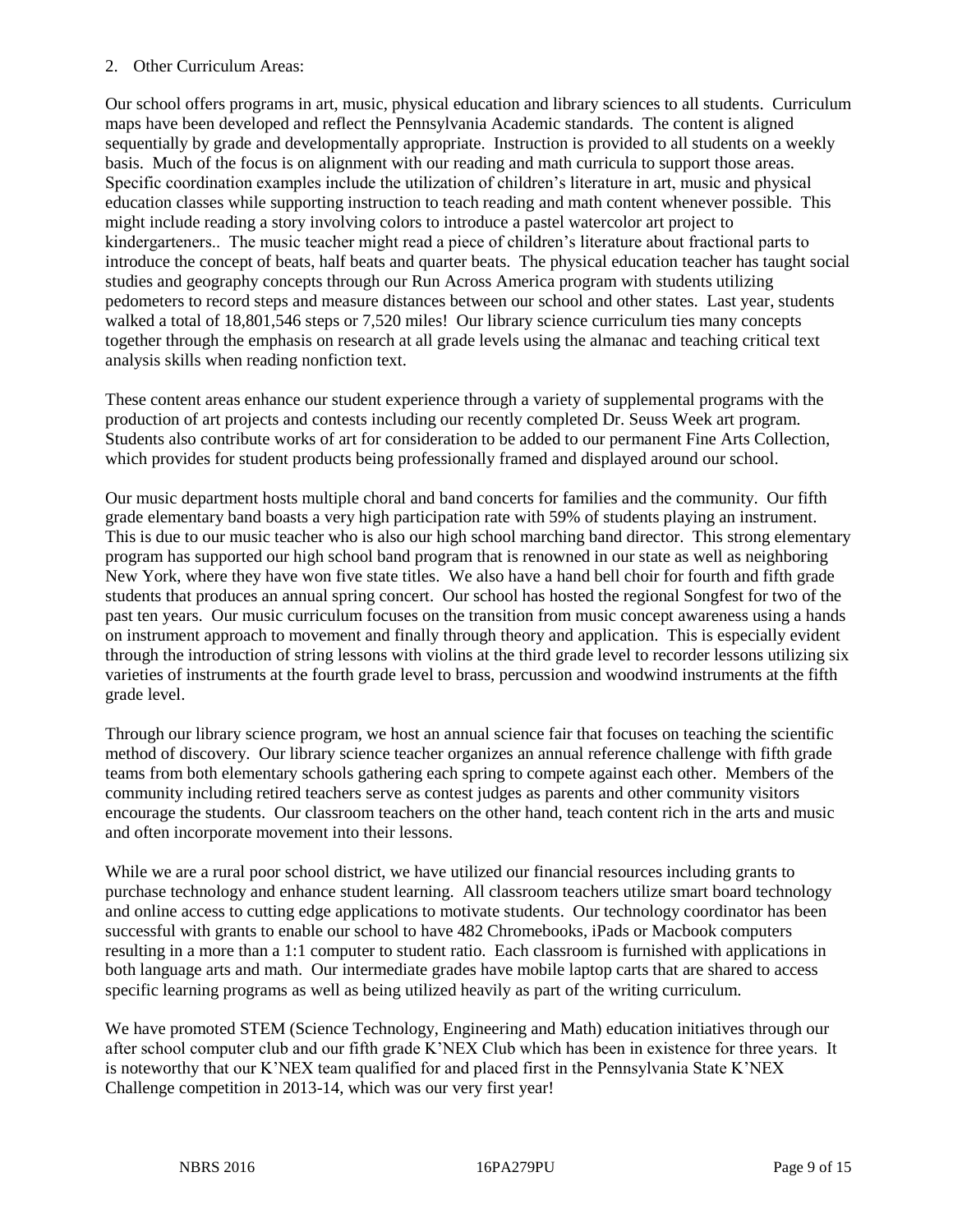3. Instructional Methods and Interventions:

Teachers use a variety of instructional methods in all content areas. The instructional methods they choose vary based on the curriculum area and student needs. Teachers strive to ensure that instruction promotes higher order thinking and provides opportunities in which the teacher can support instruction, rather than always lead instructional activities. Our goal is for instruction to be child centered with the teacher helping to facilitate the learning process. In recent years, we have provided a lot of support and professional development in the area of close reading as an effective instructional strategy. The teachers as well as students have had great success with this approach. In the area of mathematics, instruction reflects exploratory opportunities in which students can try various methods and strategies to solve a given problem. It also involves utilization of manipulatives especially at the primary level to move students from the concrete to the abstract. This kind of problem solving is encouraged and much of the instruction is truly led by the students and not the teacher. With the shift to Common Core, instruction strives to deepen student understanding and focuses on the depth of the standards, not the breadth or how much is covered in a year.

At Northwestern Elementary School, we use data to drive instruction and intervention support. A tiered instructional process is incorporated in the primary grades and a more flexible approach is used in the intermediate grades. The teachers utilize a leveled literacy intervention program to support struggling readers. Usually such support occurs in small groups outside of the classroom. The intervention teacher works with flexible groups on skill deficits and provides explicit instruction to these students. The frequency of these interventions vary by grade as needs are identified. Teachers closely monitor the progress of struggling students in the areas of math and reading with regular assessments and grade level data meetings to ensure high levels of student learning and achievement.

Technology is used across all content areas to support instruction. IPads, lap tops, and chrome books are in all classrooms. The students use such online programs as Khan Academy, Moby Max, Reading A to Z, Lexia and Learnzillion to further deepen their understanding of various skills. In addition to these programs, a variety of apps are available to students to be utilized at school as well as at home.

4. Assessment for Instruction and Learning and Sharing Assessment Results:

A formal assessment plan was written to reflect all of the assessments used, how often they are administered, how they are used, and what they measure. This assessment plan has focused our efforts to truly use data to drive instructional decision at the teacher level, at the building level, and at the district level. Summative assessments used include the Pennsyvlania State System of Assessment (PSSA), tests, and quizzes. Diagnostic assessments used across all grade levels include the Developmental Reading Assessment (DRA), Math Their Way, and the Classroom Diagnostic Test (CDT). A variety of benchmark assessments are also used. These include the Dynamic Indicators of Basic Early Literacy Skills (DIBELS), 4Sight, Dolch Word Assessment, and Lexia. All of these assessments are used to support instructional decisions, but most importantly, teachers utilize a variety of formative assessments to guide instruction on a daily basis.

Our attempts to close the assessment gaps include the strategic implementation of our intervention specialists at each grade level. This system eliminates cross grade scheduling conflicts and allows our intervention staff to focus on their assigned grade with specific small group interventions to remediate deficiencies.

Assessment results are collected regularly and housed in an online data warehouse program. This program allows teachers and administrators to view student performance at a point in time, but also provides the opportunity to view historical data that can also be used to improve both student and school performance.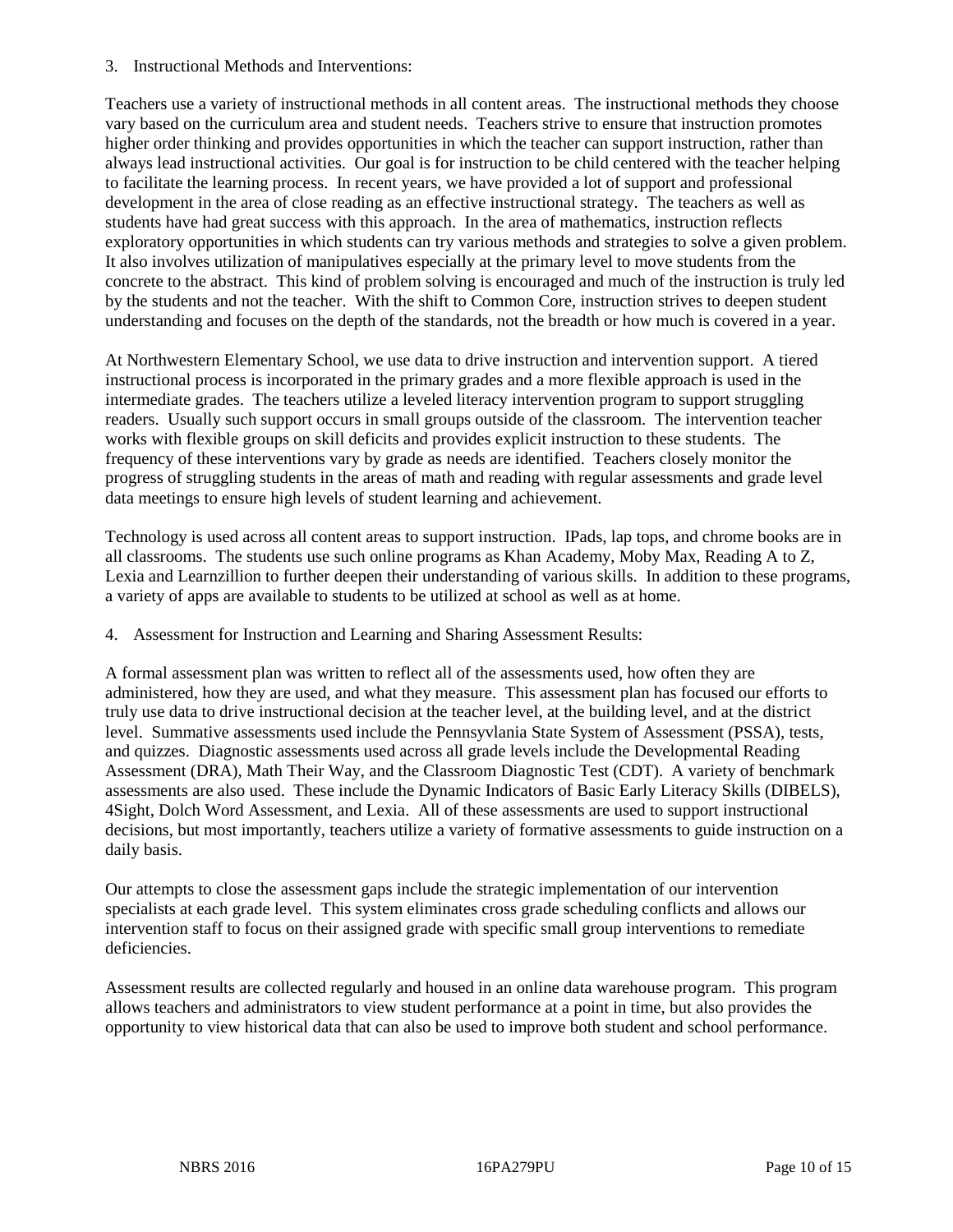Teachers also meet on a regular basis to monitor student progress, make recommendations for improvement, and request for additional support if necessary. This process is completed by grade level teams that meet periodically and utilize weekly common planning periods that are built into the schedule. Teachers communicate assessment results with parents using an online grade system that parents can access on a daily basis. Teachers also communicate with parents during our bi annual parent conferences. Conferences are scheduled both during the day as well as evenings to accommodate parent work schedules. Our teachers also use a software application called Class DOJO to communicate individual student and class behavior to parents via email on a daily basis. Parents can check both the positive and negative behavior point system for their child with timely opportunities to follow up with their child and the teacher on a daily basis. We have found this to be a highly effective method for assessing and reporting student behavior.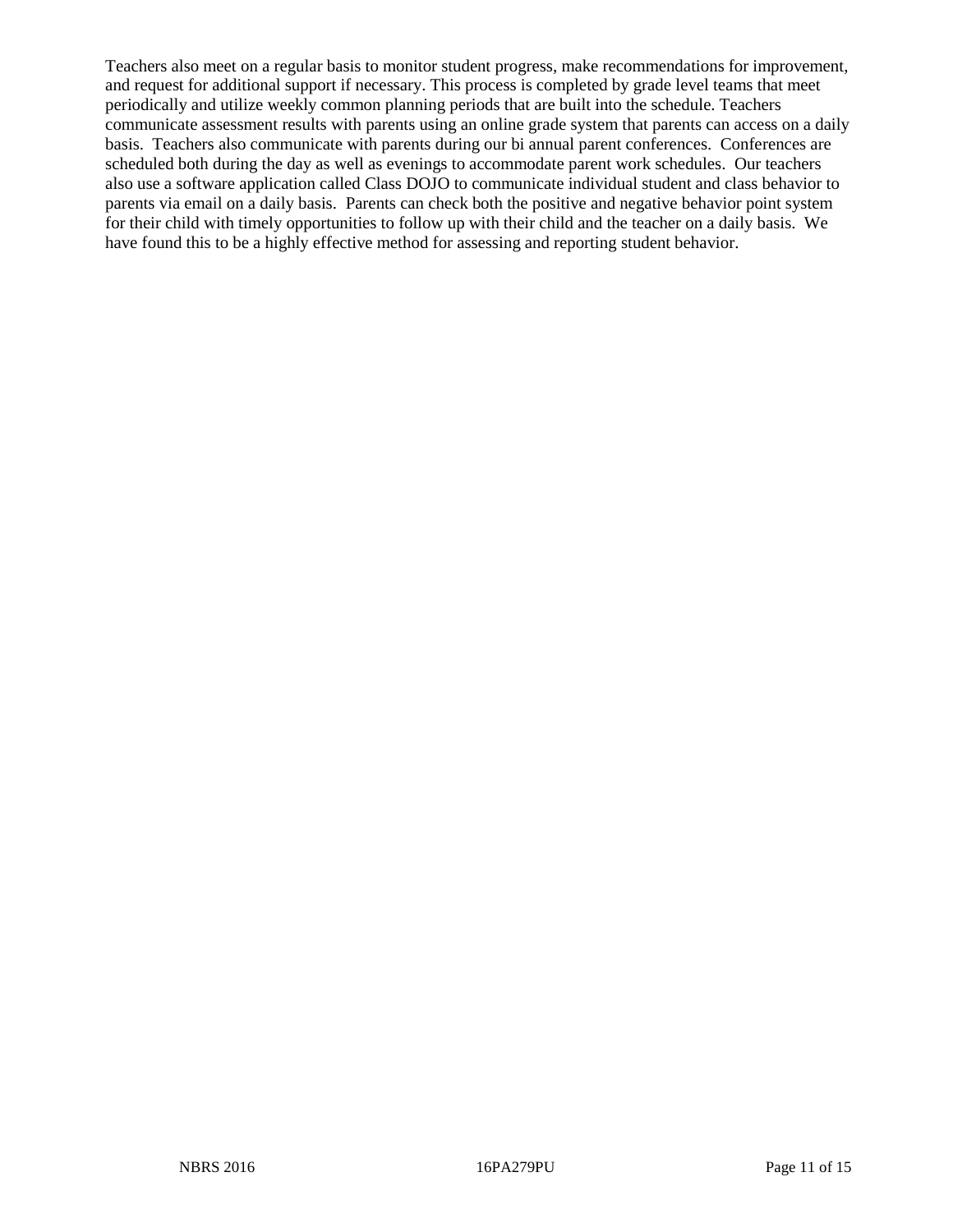# 1. School Climate/Culture:

Our school promotes a positive school climate through our PAWS school wide positive behavior support program. PAWS stands for: Practice respect, Act responsibly, Work together, and Stay safe. Classroom teachers facilitate lessons teaching positive character traits. Behaviors are modeled by students and staff with students being rewarded with positive PAW tickets that are submitted by students for chances to win weekly prizes. Students can earn tickets for displaying expected behaviors in all areas across the school.

Our school staff has been trained in the Olweus Bully Prevention Program, which promotes a positive school environment that discourages bully types of behaviors. Through this program, we advocate for bully victims and promote a four part prevention theme across our entire school. The prevention themes include: we will not bully others; we will help students who are bullied; we will include others who are left out; and if we know somebody is being bullied, we will tell and adult at school and at home. Whenever necessary, we involve parents in this process when a student is the victim of bully behavior or when a student is the perpetrator of the bullying behavior or part of a group engaging in bullying types of behavior.

We support our teachers in various ways to show that they are valued members of our staff. Our parent teacher organization sponsors meals during our parent conference days each year to recognize the efforts of our teachers and to enhance the conference day experience. Another cultural support for our teachers is that one of our Professional Learning Communities (PLC) focuses on staff moral. They produce a monthly newsletter with important dates and events as well as humorous and inspiring information. They recently sponsored a "Get Mugged" event where teachers secretly gave coffee mugs filled with candy to support each other.

Our school promotes social and emotional growth through a partnership with Safe Harbor Behavioral Support to provide a school based mental health counselor to be housed on our site for one day every other week to provide counseling and other support services to our students and families. As our school is located 25 miles from the city of Erie, Pennsylvania, access to many support services is a challenge. This partnership has enhanced our ability to provide those services and keep students in school. As a result, participation is high and we are seeing positive results in the classrooms.

2. Engaging Families and Community:

Technology advancements have increased the level of family engagement within our school. We provide online access to student grades and assignments through our district website. Parents can also track student behavior progress communicate with teachers through daily emails sent using our Class DOJO app. Families can track student cafeteria account balances and add money to accounts using software available through our website. We also employ a One Call Now phone system that enables the school to send phone messages to all parents regarding important school events. Of course, teachers also engage families through weekly newsletters as well as web pages. We have noticed a significant increase in the level of parent engagement as a result.

Our school has an active parent teacher organization that enhances our school's capacity for providing a meaningful learning experience for our students. Parents, grandparents and members of the community volunteer in our school and provide many hours of support to enhance student learning. The organization raises funds to provide field trips and assemblies that students might not otherwise experience. Students visit the Albion Fair each fall as well as Camp Fitch, which is a summer camp that is operated by the YMCA. The parent teacher organization has also sponsored school wide assemblies to enhance student lives including music groups that promote character education and anti bully themes.

One of the most successful community involvement programs has been our Grandparent Breakfast Program. Each year, we hold six grandparent programs across the school year (one for each grade level K-5) in which we invite grandparents to visit our school, eat breakfast with their grandchild (ren) and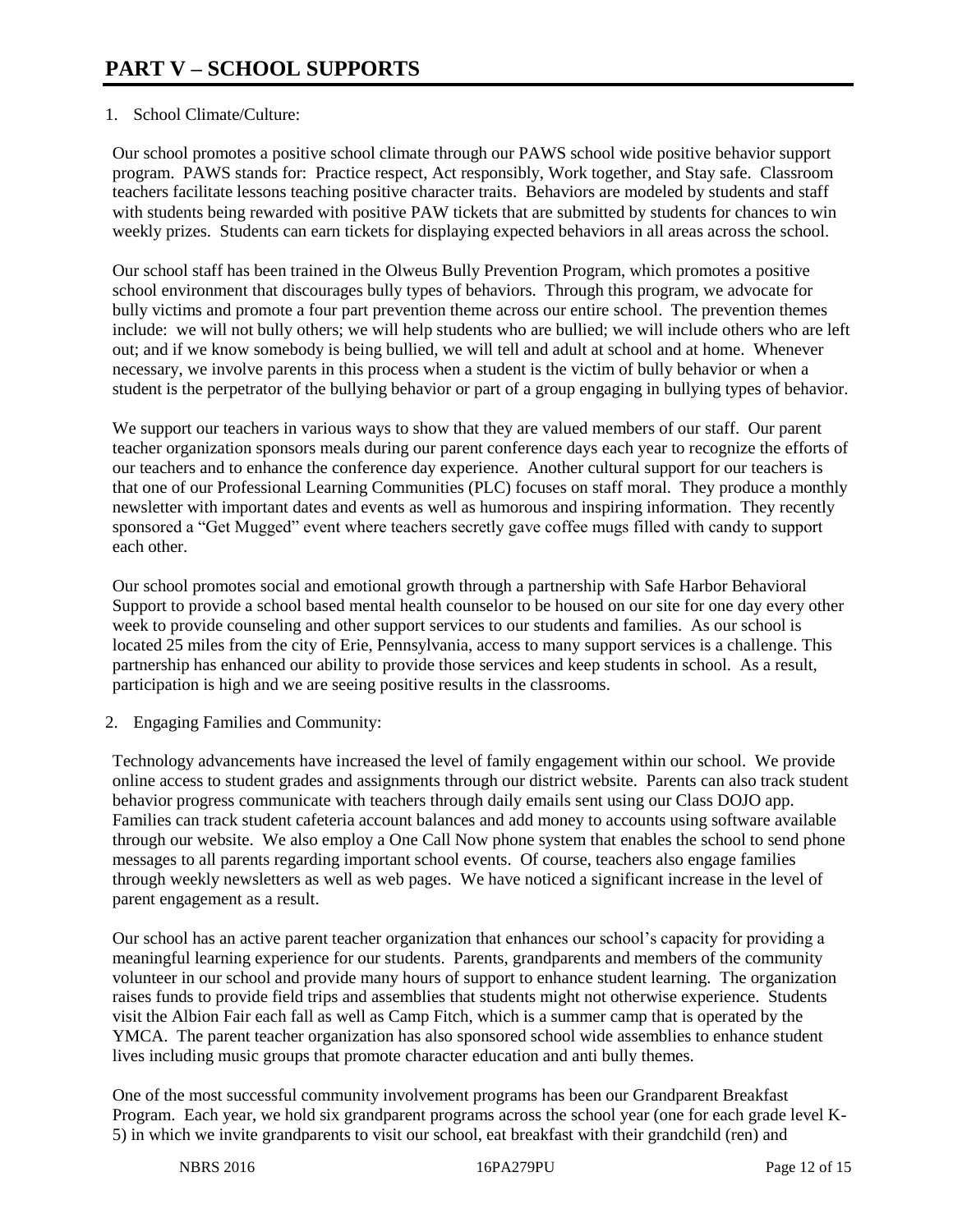experience a program or performance by the students. The purpose is to reach out to our community and share the exciting and wonderful things that are happening within our school.

Another successful program support involves students from our district high school early childhood program. High school students wanting to choose a career in teaching or child care sign up to support one of our primary grade classrooms. Students are assigned for two periods per day and perform a variety of support tasks including reading with students and helping them complete schoolwork. This program gives our high school students experience and skills as they potentially choose a career in school or childcare.

# 3. Professional Development:

Our school continues to search for strategies and methods to enhance student learning and promote higher order thinking skills among our students. One of our most successful initiatives was to provide professional development training in balanced literacy. This was started during the 2009-10 school year as we contracted with REACH Associates to provide ongoing staff development and on site support to enable our teachers to enhance student learning. The initial professional development took place over 18 months until the 2011-12 school year. Most of the training took place during the school year with between 3 and 4 full days of in service provided to each primary level teacher. The purpose was to bolster our core reading program to align with best practices and current research that supported the teaching of meta cognitive strategies to promote higher order thinking skills among the students. The training not only involved strategies and techniques including visualization and making connections but it provided a uniform platform to "get everyone on the same page instructionally". Key elements included lesson planning and implementation with focus on language arts block development. Teachers were in-serviced about shared reading, guided reading, word work, interactive read aloud strategies and developing word walls in the classroom to enhance student writing abilities. Students were becoming readers and thinkers and our DIBELS and DRA assessments results showed the growth.

During the 2013-14 school year, our intermediate level teachers implemented a new reading and writing strategy called RAS. RAS stands for Restate, Answer and Support. It have since been further refined to the acronym RACE (Restate, Answer, Cite, Explain). More about this initiative will be detailed in part VI Indicators of Academic Success.

We continue to provide professional development to enhance our abilities to implement the common core standards. Perhaps one of the more significant trainings to occur over the past two years have been the workshops that our intermediate level teachers attended related to teaching students how to use text dependent analysis (TDA) strategies to write constructed responses. This has been particularly effective with Pennsylvania's transition from the PSSA writing test to the ELA (English Language Assessment), which combines both reading and writing standards into one assessment. Based on last year's PSSA results and comparisons with results from across the state, we felt that these trainings helped our teachers to teach students those skills to show significant growth and demonstrate a higher level of understanding.

# 4. School Leadership:

Our school leadership takes place in the form of distributed leadership and shared ownership. The philosophy is to develop the massive talent that lies within our skilled and experienced teaching staff. Ideas that are researched and developed by our staff are more likely to be accepted and "owned" by them. Our principal's role has been to channel the teacher efforts and align them to provide a sense of instructional uniformity among the staff. His role has also been to ensure that the initiatives align with best practices and the common core standards. We have established a balance between new and experienced teachers that blend cutting edge techniques and strategies with tried and true methods that have produced results.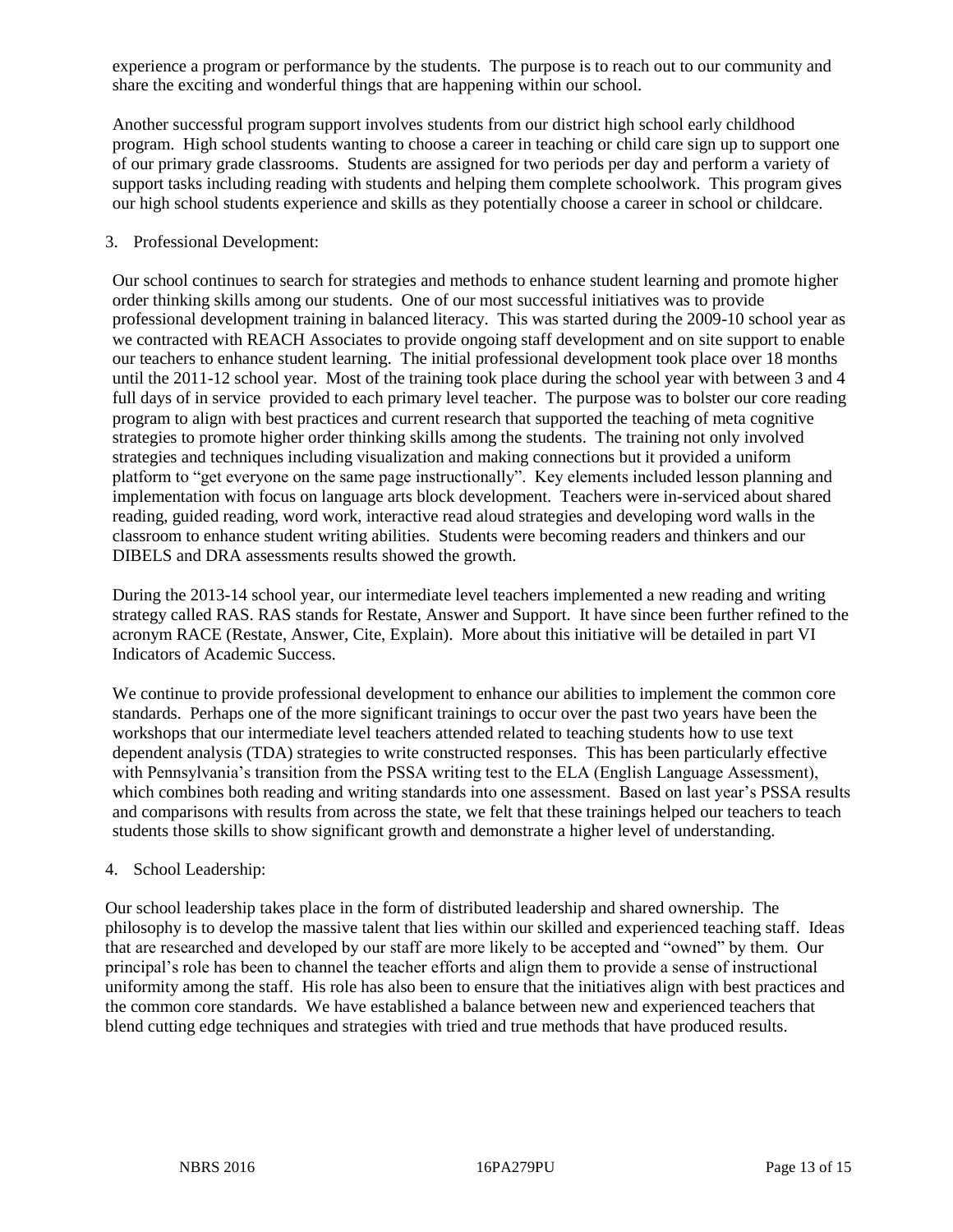One prime example of distributed leadership has been one of our fifth grade math teachers whose leadership and initiative led to his selection, from more than 3,000 applicants from around the country, to the 2013 Learnzillion Dream Team sponsored by the Bill and Melinda Gates Foundation. The team selected 200 teachers based on their understanding of the common core standards and ability to develop high-quality highly conceptual lessons. from more than 3,000 applicants from around the country. This teacher's involvement was due to the distributed leadership atmosphere promoted within our school by the principal. Needless to say, this teacher has used his talents to become a master teacher and share his expertise with the rest of our staff. He has also been published in a national trade journal.

The current principal has been in this school for the past 15 years after serving 8 years as the principal of the district's other elementary school. Over his tenure, he has worked to ensure that teachers have a framework for collaboration. Structurally, he set up schedules that give teachers a minimum of 2 common plan periods per week to meet in grade level teams. This system has led to the establishment of common lesson plans among many of the grades to insure more uniform content instruction as well as the development of a standards based report card. This system has also led to common plan time for grade level data teams to meet and discuss much of the assessment data including DIBELS, DRA, CDT and PSSA. Many of the initiatives described above in the professional development section were developed as a result of teacher searches and consultations to discover new instructional ideas.